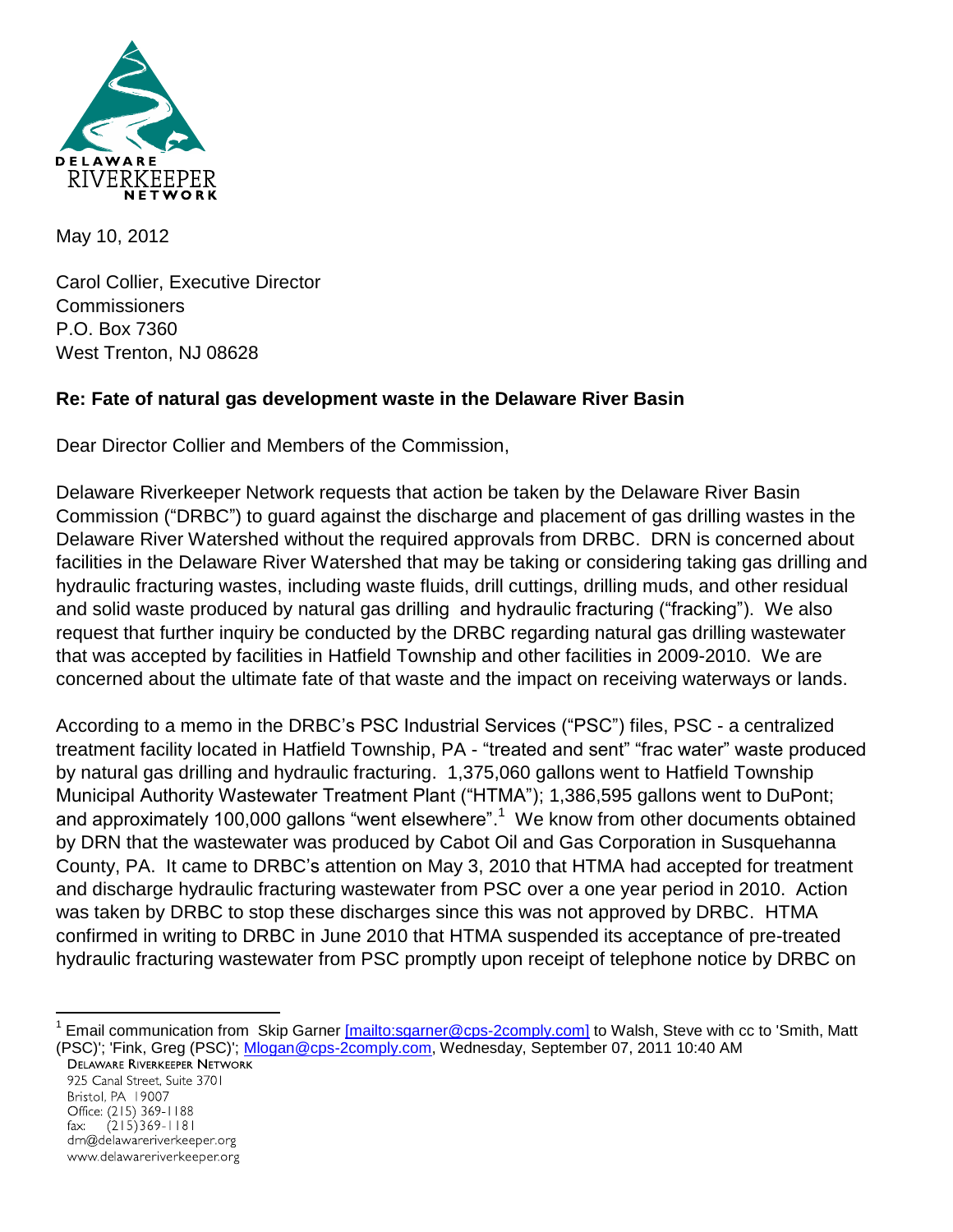May 4, 2010. It is our understanding that DRBC believes that there has been no acceptance of gas drilling and fracking wastewater after that date.

PSC has operated in the Hatfield area for decades as a treater of industrial waste from sources inside and outside the basin. Before May of 2010, PSC had not come to the DRBC's attention, likely because it has no water withdrawal or discharge directly from or to basin waters. Approximately 20 percent of wastewater collected at PSC is treated and discharged via the Hatfield Township municipal sewer collection system or by truck to the wastewater treatment plant owned and operated by HTMA. The other 80 percent, some portion of which is treated and some not treated, is transferred by truck to other centralized waste treaters, landfills, or cement kilns, including within the basin: Du Pont Chambers Works, GROWS Landfill, and Keystone Cement. PSC is required by HTMA to comply with pretreatment standards established by the federal Clean Water Act.

DuPont confirms by phone that in 2009-2010 DuPont accepted from PSC and treated and discharged from the Chambers Works IWTP approximately 1.3 million gallons of treated hydraulic fracturing wastewater. An email from the Deputy Executive Director of the DRBC indicates that this waste-stream was to facilitate an experimental treatability study being conducted by DuPont. DuPont later submitted to DRBC a statement that "The wastewater shipped by PSC to Chambers Works was pretreated and commingled with other waste streams. All waste streams received by Chambers Works conformed to preapproved wastewater profiles on file at Chambers Works."<sup>2</sup>

It is unclear from the materials provided by the DRBC whether the list of facilities that received waste-streams from PSC is exhaustive or not, particularly because approximately 100,000 gallons were reported to have "gone elsewhere". Furthermore, DuPont's response begs the question: if DuPont was accepting frac wastewater for an experimental treatability study, why was it commingled with other waste streams? Additionally, despite the waste being pretreated, how was DuPont not in violation of DRBC regulations requiring it to have a permit in order to discharge gas drilling and fracking waste fluids? Did its "preapproved wastewater profiles" include the right to treat and discharge gas drilling and fracking waste fluids? What, if any, enforcement actions have been initiated by the DRBC against DuPont?

In May of 2011 DRBC approved docket No. D-1988-085-3, renewing and modifying DRBC approval for the DuPont Chambers Works IWTP. Docket condition "v" *prohibits* DuPont from accepting, treating or discharging hydraulic fracturing wastewater without first applying for and obtaining the Commission's approval. DRN spoke at the DRBC public meeting in support of this provision in DuPont's docket. But questions remain regarding the inconsistencies of DuPont's recounting of how they handled the wastewater they received from PSC. Did they test it before "co-mingling"? What did these tests show in terms of treatability and did their permit cover the constituents in the waste that they discharged? We request DRBC to further inquire about these issues. The ultimate fate of this waste could have had and may still be causing harmful impacts to the Delaware River.

Page **2** of **5** 2 Letter from F. Marc Holman, Plant Manager, DuPont Chambers Works to William J. Muszynski, Water Resources Engineer, DRBC, March 3, 2012.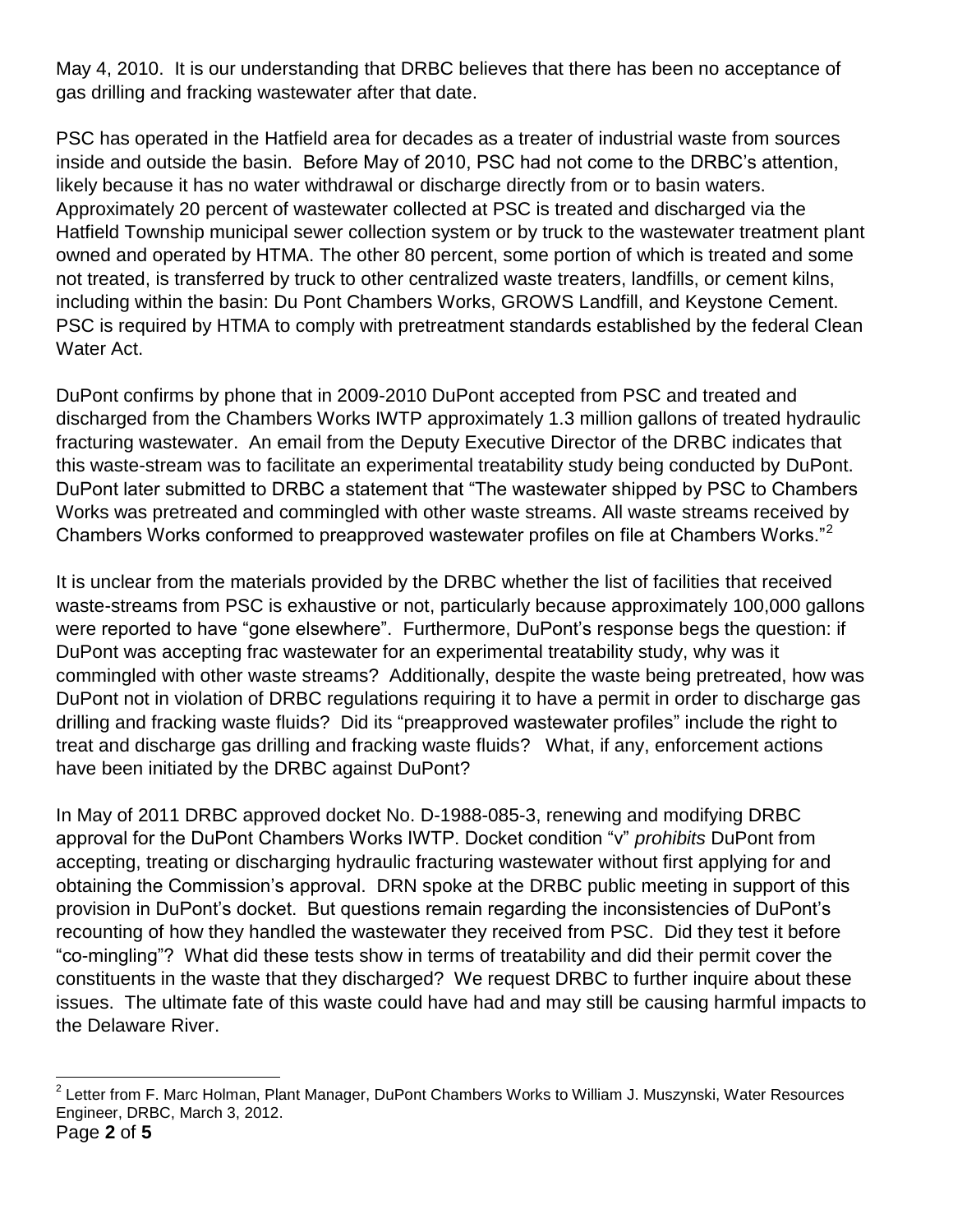DRN filed an Open Public Records Act request with NJ Department of Environmental Protection ("NJDEP") for files regarding DuPont's acceptance of or interest in applying to accept gas drilling wastewater and the results on February 22, 2012 were "NJDEP claims to have no responsive records re DuPont Chambers Works Facility accepting wastewater". This sheds little light on the acceptance by DuPont of 1,386,595 gallons of "frac water" from PSC. Apparently, DuPont has not applied or inquired about applying to NJDEP to accept these wastes in the future either.

Considering the large amounts of drilling and fracking wastewater being produced by Marcellus Shale development next door to the Delaware River Basin in Pennsylvania, DRN is concerned that discharges of these wastes in the Delaware River Watershed are an ever-present threat that needs close monitoring and vigilant follow up and enforcement by DRBC. According to Pennsylvania Department of Environmental Protection ("PADEP"), 31,093,611.51 barrels, or 1,339,951,662 gallons of wastewater were produced by shale gas wells in 2011, according to operator reports. $3$ 

The amount of flowback that initially erupts to the surface in Pennsylvania shale gas wells varies but is estimated to be about 10% of the volume injected; on average, approximately 5 million gallons of water is used to hydraulically fracture the well. This results in about a half million gallons of wastewater on average per well. Considering the large number of wells involved (PADEP issued 5,728 drilling permits for oil and gas wells in 2011; 2,907 new oil and gas wells were spudded in 2011)<sup>4</sup>, the volume of wastewater produced in Pennsylvania has increased exponentially over the past 5 years and the number of permitted facilities where the waste can be shipped is still inadequate.

The recent moratorium of Youngstown Ohio area injection disposal wells has cut off a frequently used disposal option for Marcellus Shale waste, making it more likely that waste could be shipped to the Delaware River Basin, which is not as far as some other disposal endpoints currently being used by drillers operating in Pennsylvania. Similar to the 2010 PSC-Hatfield and DuPont incidents, DRBC may not even know about ongoing illegal shipments and discharges.

On June 1 2010, the DRBC sent written notices to HTMA, PSC and Cabot respectively, advising them that DRBC docket approval is needed before wastewater may be diverted into the basin and that DRBC approval also is required for the treatment and discharge to basin waters of hydraulic fracturing wastewater. DRBC's letter further advises HTMA that regardless of whether HTMA seeks approval to treat and discharge hydraulic fracturing wastewater, its docket must be updated. Have all treatment and discharge facilities in the Delaware River Basin been notified by DRBC of the need to obtain DRBC approval before accepting gas drilling and fracking wastes? DRN asks that DRBC immediately notify all waste facilities in the Delaware River Basin of the need for DRBC approval.

DRN is concerned about the impacts of the discharge from HTMA of the treated "frac water" from PSC. Has DRBC investigated or required HTMA or PSC to investigate the impacts that the illegal discharge of effluent by HTMA could have had and may still be having on the Neshaminy Creek?

 $\overline{a}$ 

<sup>&</sup>lt;sup>3</sup>https://www.paoilandgasreporting.state.pa.us/publicreports/Modules/DataExports/DataExports.aspx <sup>4</sup> PADEP website, 1.24.12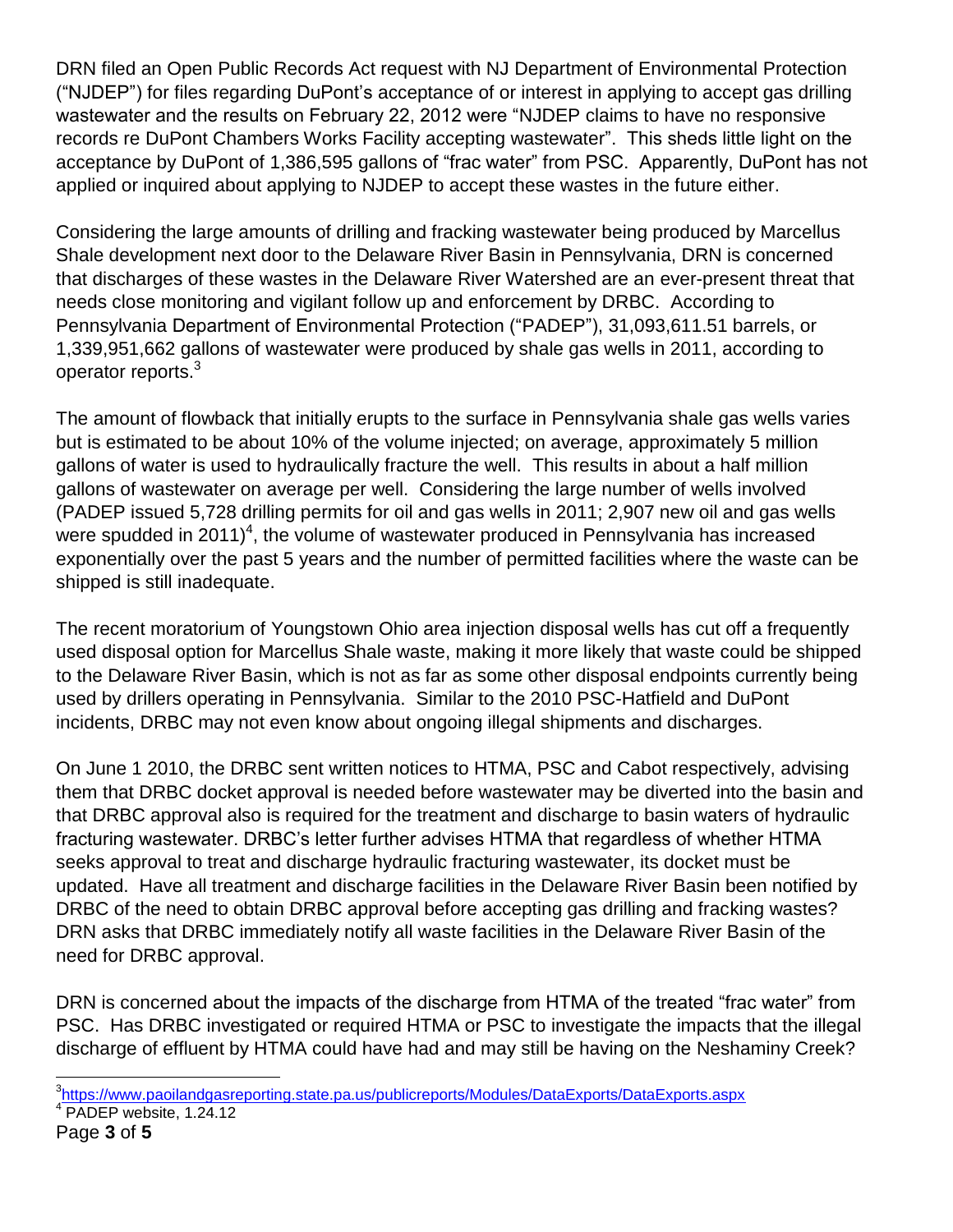Has enforcement action been taken against these facilities? Did the monitoring and testing of the waste stream by HTMA in 2010 include parameters for the constituents in gas drilling and fracking wastewater? How do we, as drinking water customers, know that the many toxic elements in shale gas wastewater did not end up in the creek and, eventually, in our drinking water? Are harmful materials from the toxins contained in gas drilling wastewater present in the bottom sediments of the Creek? DRN is aware of concerns of the public whose drinking water is withdrawn downstream of the HTMA facility. DRN's office is in Bristol, PA and we get our water from the Neshaminy Creek, downstream of the discharge.

According to the General Accounting Office, most produced water from shale gas development is "minimally treated".<sup>5</sup> The Department of Energy says that contaminants "...can include, but are not limited to: salts (chlorides, bromides, and sulfides of calcium, magnesium, and sodium); metals (including barium, manganese, iron, and strontium); oil, grease, and dissolved organics (including benzene and toluene); naturally occurring radioactive materials; and production chemicals from hydraulic fracturing…Exposure to these contaminants at high levels may pose risks to human health and the environment".<sup>6</sup> Further, New York tested flowback from Marcellus Shale gas extraction operations in Pennsylvania and West Virginia and found that the wastewater contained 154 parameters.<sup>7</sup> Many of the parameters are chemical hazards, many are known to effect human health and the environment.

Among the worst are radionuclides because radioactivity poses significant human health risks. New York State detected radiological parameters in Marcellus Shale flowback, including Radium-226<sup>8</sup>, the longest lived isotope of radium with a half-life of 1600 years. Gross Alpha, Gross Beta, Total Alpha Radium and Radium-228 were also found.<sup>9</sup> Arsenic, mercury, benzene, bromides, and barium are also highlighted by  $GAO^{10}$  and the Department of Energy as among the toxic components in shale gas waste that pose substantial human health and wildlife impacts. These constituents may not have been removed by the processes employed at PSC, HTMA, DuPont or "other facilities" that have discharged into the Delaware River's waters. Further investigation by DRBC is needed to get to the bottom of what happened to these wastes and whether or not they still pose pollution problems. DRBC should conduct a thorough investigation into these issues and make its results public at the earliest possible date to assure the public that the DRBC is forcefully and vigilantly fulfilling its responsibilities to protect the waters of the Delaware River Basin.

Thank you for your attention to this matter.

<sup>7</sup> New York State Department of Environmental Conservation, *Revised Draft Supplemental Generic Environmental Impact Statement on the Oil, Gas, and Solution Mining Regulatory Program, Well Permit Issuance for Horizontal Drilling and High-Volume Hydraulic Fracturing to Develop the Marcellus Shale and other Low-Permeability Gas Reservoirs*, September 2011, Table 5.9.  $<sup>8</sup>$  Ibid. Table 5.24.</sup>

 $\overline{a}$ <sup>5</sup> US General Accountability Office, *Information on the Quantity, Quality, and Management of Water produced during Oil and Gas Production*, GAO-12-56, January 2012.

<sup>6</sup> U.S. Dept. of Energy, Argonne National Laboratory, "A White Paper Describing Produced Water from Production of Crude Oil, Natural Gas, and Coal Bed Methane", January 2004.

<sup>&</sup>lt;sup>9</sup> Ibid.

<sup>&</sup>lt;sup>10</sup> US General Accountability Office, *Information on the Quantity, Quality, and Management of Water Produced During Oil and Gas Production*, GAO-12-56, January 2012.